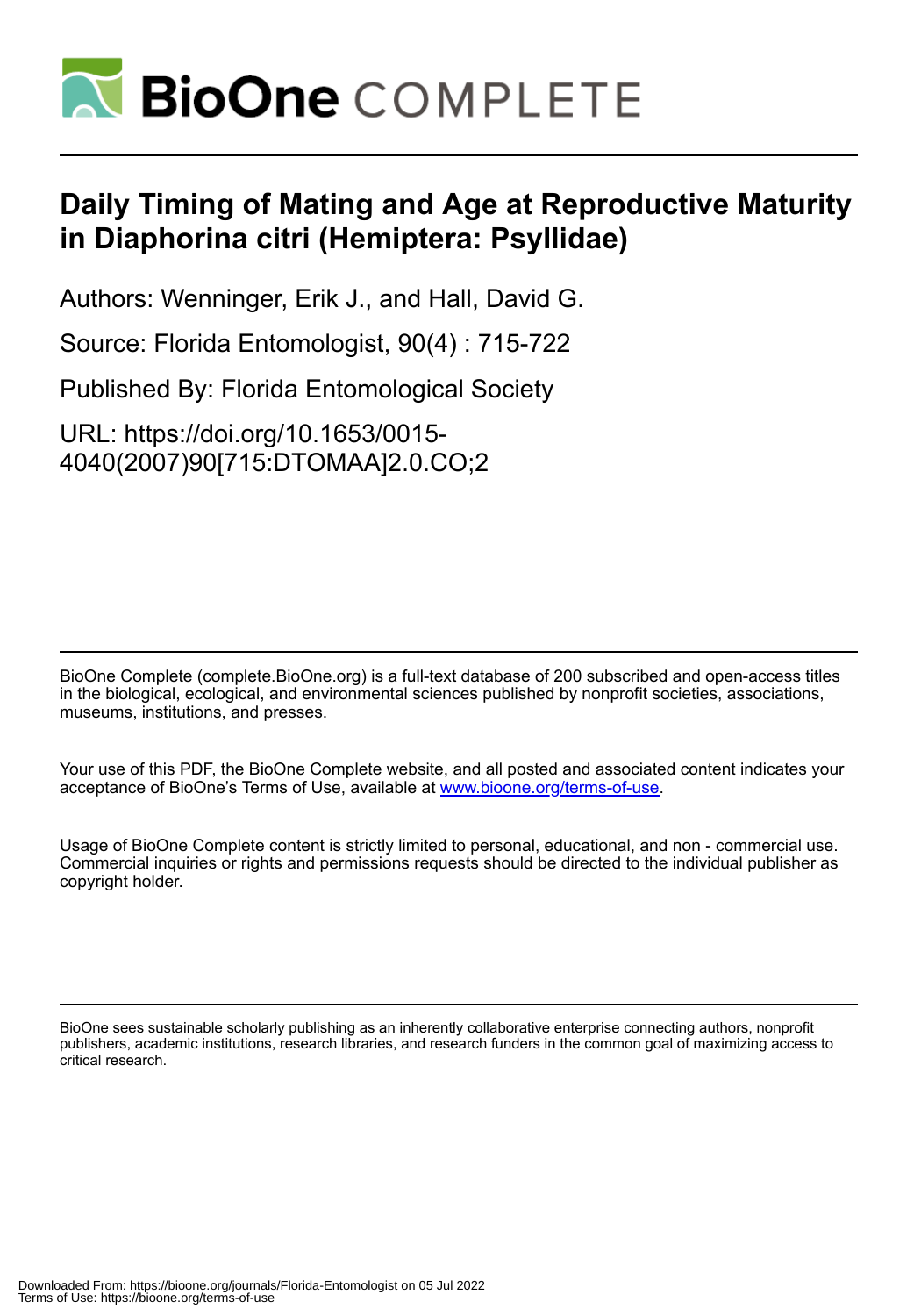## DAILY TIMING OF MATING AND AGE AT REPRODUCTIVE MATURITY IN *DIAPHORINA CITRI* (HEMIPTERA: PSYLLIDAE)

ERIK J. WENNINGER AND DAVID G. HALL

United States Department of Agriculture, Agricultural Research Service, U.S. Horticultural Research Laboratory, Subtropical Insects Research Unit, 2001 South Rock Road, Fort Pierce, FL 34945

## ABSTRACT

The psyllid *Diaphorina citri* Kuwayama vectors a bacterium, *Candidatus* Liberibacter asiaticus, in Florida which is responsible for citrus greening disease (huanglongbing), one of the most serious diseases of citrus. Despite the great economic importance of *D. citri* to citrus production, little is known about the reproductive biology and behavior of this insect. We conducted studies to determine the copula duration, the age at which both males and females reach reproductive maturity, the pre-oviposition period, the daily timing of mating activity in a laboratory colony, and the temporal dynamics in the sex ratio of a cohort of newly eclosed adults. The emergence patterns of males and females were strikingly similar, with no evidence for protandry or protogyny. Both sexes reached reproductive maturity by 2-3 d post-eclosion. Oviposition generally began within 1 d after mating, but was longer when females were mated at 2 d of age. Mean  $\pm$  SEM copula duration was  $48.3 \pm 8.4$  minutes (range: 15.2-98.0). Mating on orange jasmine was observed almost exclusively on flush shoots during daylight hours, with no obvious peak of daily mating activity. Mating activity may be constrained during scotophase in part by cooler temperatures and lack of light. Methods for carrying out mating experiments with this species are described.

Key Words: Asian citrus psyllid, mating behavior, reproductive biology, huanglongbing, citrus greening disease

#### **RESUMEN**

El psílido *Diaphorina citri* Kuwayama es un vector del bacterium, *Candidatus* Liberibacter asiaticus, en la Florida la cual es responsable de la enfermedad del enverdecimiento de los cítricos (huanglongbing), considerada una de las enfermedades mas serias en cítricos. A pesar de la gran importancia economica de *D. citri* en la producción de los cítricos, poca es lo conocido sobre la biologia reproductiva y el comportamiento de este insecto. Realizamos estudios para determinar la duración de la cópula, la edad en que los machos y las hembras alcanzan su madurez reproductiva, el periodo de pre-oviposición, la hora diaria que sucede el apareamiento, y la dinámica temporal en cuanto a la proporción de hembras y machos adultos recién emergidos del cohorte. Los patrones de la emergencia de los machos y hembras fueron notablemente similares, sin evidencia de protandria o protoginia. Ambos sexos alcanzaron la madurez reproductiva a los 2-3 días después de la eclosión. La oviposición generalmente empezó dentro de 1 día después del apareamiento, pero fue mas larga cuando las hembras aparearon a los 2 días de edad. El promedio ± SEM de la duración de la cópula fue 48.3 ± 8.4 minutos (rango: 15.2-98.0). El apareamiento sobre *Murraya paniculata* fue observado casi exclusivamente sobre los brotes de nuevas hojas durante las horas de luz del día, sin tener un pico obvio en la actividad diaria del apareamiento. La actividad de apareamiento puede ser restringida durante el scotofase en parte por las temperaturas mas frescas y por la falta de luz. Se describen los métodos para realizar experimentos de apareamiento para esta especie.

The Asian citrus psyllid, *Diaphorina citri* Kuwayama, in Florida vectors *Candidatus* Liberibacter asiaticus, a phloem-limited, nonculturable bacterium responsible for citrus greening disease (huanglongbing) (Halbert & Manjunath 2004; Hung et al. 2004). *D. citri* was first found in Florida in June 1998 (Tsai et al. 2000) and has since spread throughout the state's citrus-growing regions (Michaud 2004). Huanglongbing was first found in southern Florida in August 2005 (Bové 2006). Infestations of *D. citri* may cause direct feeding damage to citrus, resulting in distorted, reduced flush growth (Michaud 2004). The primary economic importance of the psyllid is transmission of huanglongbing, which is one of the world's most serious diseases of citrus (Bové 2006). Citrus trees infected by this disease may live only 5 to 8 years, during which time they produce misshapen, poorly-colored, bitter-tasting, inedible fruit (Bové 2006; Halbert & Manjunath 2004). Despite the great economic importance of *D. citri* as a vector of greening disease, little is known about the reproductive biology and behavior of this pest.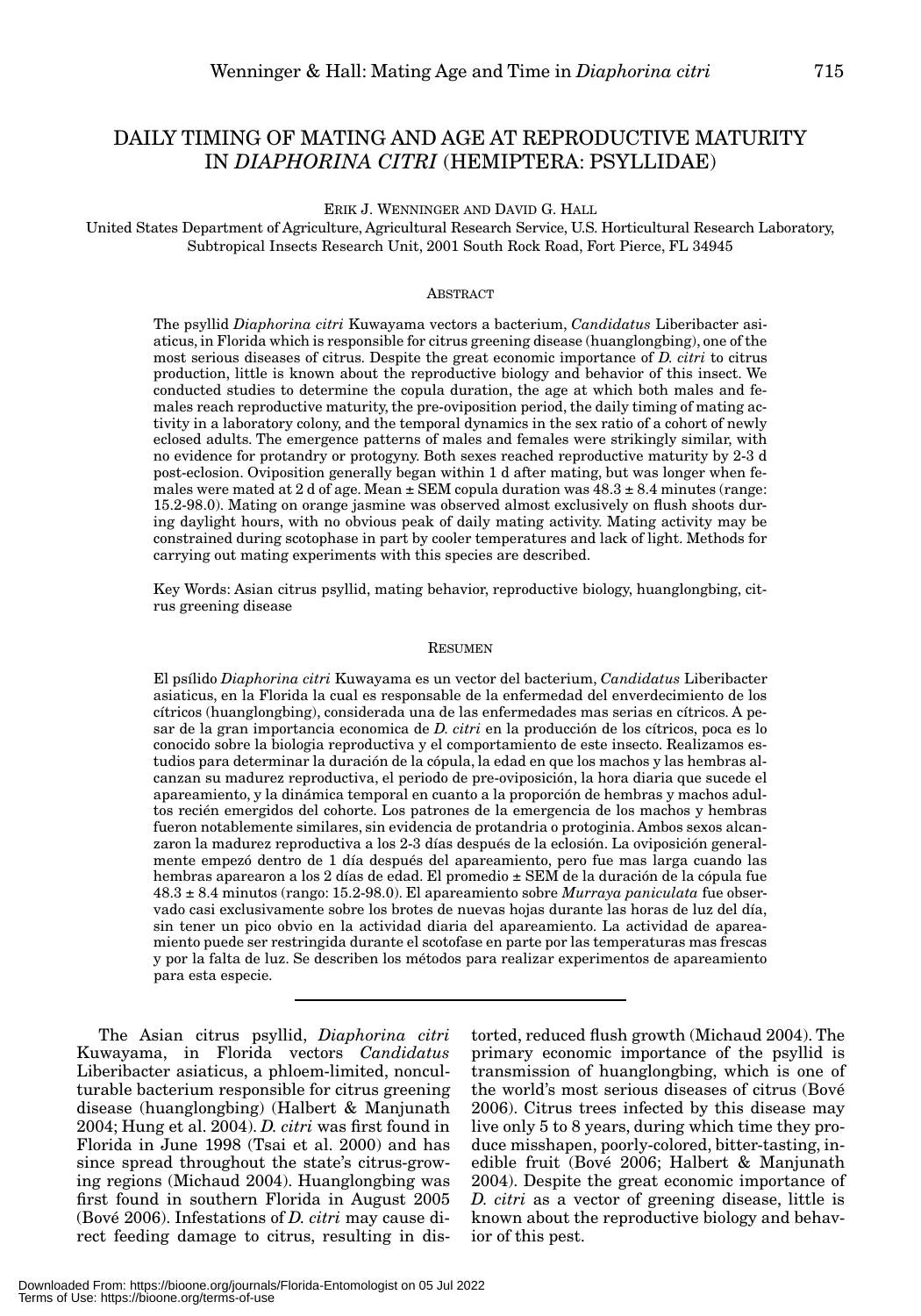Skelley & Hoy (2004) stated that both male and female *D. citri* reach reproductive maturity approximately 20 d after emerging as adults. However, these authors equated reproductive maturity with a change in abdomen color from green to orange, and we recently confirmed that females with blue/green abdomens as well as those with orange/ yellow abdomens mate and lay fertile eggs, even when much younger than 20 d old (E.J.W., unpublished data). Moreover, although earlier reports of the pre-mating interval are imprecise and lack details regarding methods and sample sizes, they suggest that adults mate within hours to a few days after emergence (Husain & Nath 1927; Pande 1971). Similarly, little or nothing has been reported regarding the pre-oviposition period or the daily timing and location of mating activity.

The goal of the studies presented here was to develop a more detailed understanding of the reproductive biology of *D. citri*. In particular, we investigated the duration of copulation, the age at which males and females reach reproductive maturity, the daily timing of mating activity, and the temporal patterns in the emergence of males and females in a cohort of newly emerging adults. A more thorough understanding of the biology and behavior of *D. citri*, especially regarding reproduction, may facilitate the development of more effective monitoring and management strategies.

## MATERIALS AND METHODS

## Daily Timing of Mating

We photographed *D. citri* on potted, mature orange jasmine (*Murraya paniculata* (L.) Jack; about 25 cm tall) plants in a laboratory colony (as described by Hall et al. 2007) maintained in a greenhouse under natural light. Photographs were taken over 24-h periods with Nikon Coolpix 5700 digital cameras (Nikon Corporation, Tokyo, Japan) and DigiSnap 2000 intervalometers (Harbortronics, Gig Harbor, WA, USA) set to record an image every 15 min. For each 24-h series of photographs, we focused a camera on a young flush shoot (immature leaves as described by Hall & Albrigo 2007), and in some instances we simultaneously focused a second camera on a more mature shoot that branched from a common point with the flush shoot. A camera flash was used to capture images in darkness. We examined each digital image and counted the total number of psyllids on each shoot as well as the number of mating pairs. We recorded a 24-h series of photographs on 5 different occasions: 7-8 Sep 2006, 20-21 Sep 2006, 22-23 Mar 2007, 29-30 Mar 2007, and 6-7 Jun 2007.

## Rearing and Housing Psyllids

Psyllids were housed individually on *M. paniculata* seedlings grown in 53 mm-long plastic coneshaped planting containers (cut from 25 mm wide, 160 mm long "cone-tainers"; Stuewe & Sons, Inc., Corvallis, OR, USA). Cones containing a seedling at the 2- to 3-leaf stage were fitted individually into one end of a plastic tube, modified from a 21-mm inner diameter, 52-mm tall polystyrene vial (BioQuip Products, Inc., Rancho Dominguez, CA, USA) by cutting off the bottom of the vial. The original opening of the vial was slipped over a seedling and around the cone, and a foam plug was used to stopper the upper, cut opening of the vial. Unventilated vials yielded undesirably high humidities, and attempts to ventilate via the upper opening of the vial were unsuccessful. Therefore, to allow ventilation, two holes (9 mm diameter) were drilled opposite each other in the sides ≈5 mm from the edge of the original opening and covered with mesh screen. *M. paniculata* seedlings were obtained by collecting fresh fruit from plants in the field and planting them (after extracting the seed from the fruit) as soon as possible, as stored seeds lost viability within a few weeks, even when refrigerated. Attempts to house psyllids on cuttings of flush were not successful, as the cuttings apparently provided inadequate nutrients to the psyllids and needed to be replaced frequently. Experimentation with different sized vials demonstrated the need to make the mating arena as small as possible relative to the plant in order to encourage psyllids to locate the plant and remain on it.

We collected fifth instars reared on *M. paniculata* in our laboratory colony and transferred them individually to seedlings in the plastic vial containers. We held psyllids in an environmental chamber (26°C, 60% RH, 14:10 h L:D photoperiod); these conditions yielded 70-80% RH inside the vials based on readings taken with a probe hygrometer. Every 24 h we examined each nymph to determine the day of adult eclosion and the sex.

## Laboratory Mating Experiments

A pilot experiment suggested that both males and females were reproductively mature no later than 3 d post-eclosion. We established pairs of males and females with individuals at ages 1, 2, 3, and 4 d post-eclosion paired with an individual of the opposite sex at age 5-7 d post-eclosion  $(n = 10)$ per treatment). To initiate a pairing, we gently coaxed a male onto the bristles of a small paint brush and transferred him to a seedling in a vial that housed a female. We paired males and females just before the onset of photophase; after 24 h, we removed the male and returned him to his original vial. All psyllids were held in environmental chambers as described above under "Rearing and housing psyllids." Every 24 h after pairings were initiated, we examined each vial to determine the pre-oviposition period (the number of days after pairing before eggs were laid). Begin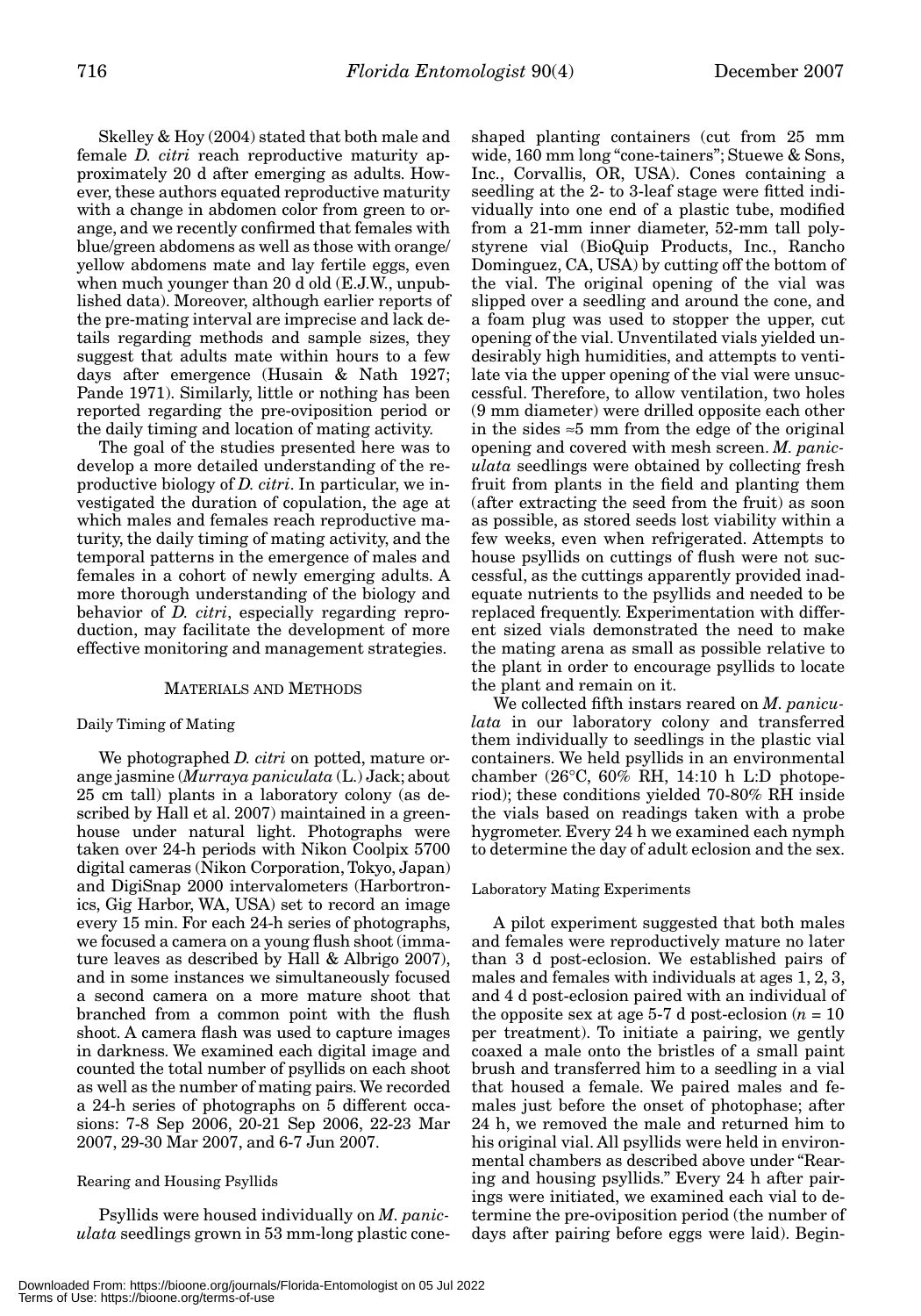ning 3 d after eggs were found, we examined vials daily to determine whether any eggs hatched. Females were assumed to have mated only if they laid fertile eggs.

To follow up on results from the observations on the daily timing of mating, we paired 5- to 7-dold males and females and held them in environmental chambers under either complete darkness  $(n = 13)$  or constant cool temperature  $(20^{\circ}C; n =$ 13) for the duration of 24-h pairings. Conditions were otherwise identical to those described for the mating pairs above, and all psyllids were moved back to chambers at 26°C with 14:10 h L:D photoperiod following the termination of pairings.

To determine copula duration, we paired 3- to 8-d-old males and females  $(n = 10 \text{ pairs})$  in environmental chambers (as above under "Rearing and housing psyllids") and maintained constant vigil to record the time at onset and termination of copulation. We then held females separately until it could be determined whether they laid fertile eggs.

## Comparison of Adult Emergence Patterns between the Sexes

To examine whether the timing of adult eclosion in a cohort of *D. citri* differed by sex, we introduced ca. 300 adult psyllids to a BugDorm-2 cage (MegaView Science Education Services Co., Ltd., Taichung, Taiwan) with a potted, mature *M. paniculata* plant (about 30 cm tall) and allowed females to oviposit for 3 d before removing all adults. Beginning 2 weeks later, we carefully examined the plant daily for the presence of newly emerged adults. Adults were removed with an aspirator every 24 h until no new adults were found; each day we counted the number of individuals of each sex collected. We compared between the sexes the distributions of adult emergence patterns (i.e., the number of newly emerged adults collected on each day) using the following quantiles: 1, 5, 10, 25, 50, 75, 90, 95, and 99. We ran a linear regression of the quantiles for female emergence as a function of the quantiles for male emergence.

## RESULTS

## Daily Timing of Mating

In the laboratory colony, *D. citri* was observed to mate almost exclusively on flush shoots and predominantly during photophase. Typically, the earliest mating pairs were observed within 1 h before or after sunrise, and the latest mating pairs were observed no more than 1 h after sunset. Results were similar among all observation dates, so only 2 dates are shown (Figs. 1-2). Mating was observed throughout daylight hours, but there was no obvious peak of mating activity. We tended to observe more individuals on flush

shoots (mating or not) during photophase, with a gradual increase and decline in the total number of individuals observed on shoots that roughly correspond with the rise and fall of temperature over each day (Figs. 1-2). Often the number of individuals on flush decreased around the onset of scotophase (Fig. 1), but not always (Fig. 2). Over the two 24-h observations on mature shoots, few total psyllids were observed and only two mating pairs (data not shown).

## Mating Experiments

*D. citri* adults of each sex reached reproductive maturity at 2-3 d post-eclosion. When paired for 24 h with a 5- to 7-d-old male, nearly all of the 2-, 3-, and 4-d-old female psyllids subsequently laid fertile eggs (Table 1). Similarly, nearly all of the 5- to 7-d-old females that were paired with a 2-, 3-, or 4-d-old male laid fertile eggs (Table 1). Only one of the 1-d-old females laid fertile eggs, and none of the 5- to 7-d old females that were paired with 1-d-old males laid fertile eggs.

For pairings in which males and females were 3- or 4-d-old, the pre-oviposition period was roughly 1 d, with most females beginning oviposition on the same day that they were mated (Table 1). The pre-oviposition period was significantly longer when the female in a pairing was only 2 d old at mating, and also tended to be longer for females paired with 2-d-old males (Table 1).

Roughly half of the female psyllids paired with males for 24 h under complete darkness (5 of 13) or in 20°C chambers (6 of 13) laid fertile eggs. Mean  $\pm$  SEM copula duration for 10 mating pairs was  $48.3 \pm 8.4$  min (range: 15.2-98.0). In the 2 shortest copulations (15.2 and 20.3 min) the female did not lay fertile eggs, although 1 female that mated for 21.4 min did lay fertile eggs.

## Comparison of Adult Emergence Patterns between the Sexes

The temporal patterns of adult emergence of a cohort of psyllids were similar between males and females (Fig. 3). The first day of emergence occurred on the same day for both sexes, and the median of the total number of individuals collected fell on the fourth day of emergence for both sexes. The quantiles of day of female versus male emergence were positively correlated  $(F_{1,7} = 289.5,$  $P < 0.0001$ ,  $r^2 = 0.976$ ; y = 0.996x – 0.081), and the slope of 0.996 for the regression equation indicated that there was no evidence for protandry or protogyny.

## **DISCUSSION**

We observed *D. citri* to mate almost exclusively on young flush shoots and predominantly during photophase. We tended to observe more psyllids on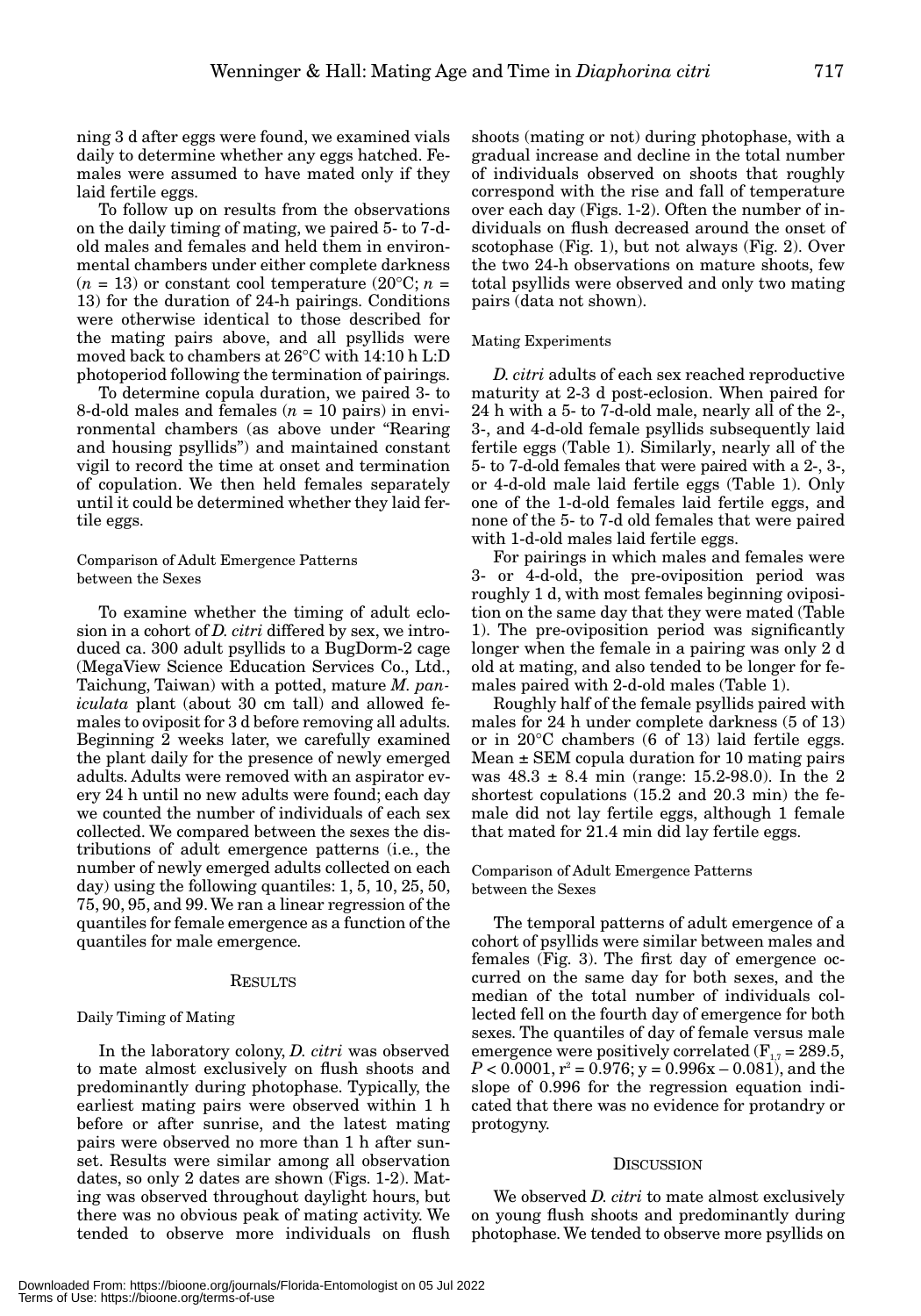

Fig. 1. Number of *Diaphorina citri* adults observed (total and mating) on flush shoots of a potted *Murraya paniculata* plant in a laboratory colony at 15-min intervals over 20-21 Sep. 2006 (A). Temperature and relative humidity within the plant canopy (B).

flush shoots during photophase, but this was not always the case. On mature shoots, we observed relatively low psyllid numbers and very few mating pairs (data not shown). Throughout photophase, generally about one quarter of all psyllids observed on flush at a given time were mating, with no obvious mating peak observed. In contrast, an African psyllid vector of huanglongbing, *Trioza erytreae* (Del Guercio), may mate at almost any time of the day or night, with peaks just after sunrise and before sunset (Van den Berg et al. 1990).

Given that female *D. citri* lay eggs exclusively on flush (Husain & Nath 1927; Yasuda 1995), that greater light intensity and duration enhance ovi-

position (Yubin 1989), and that females do not oviposit during scotophase (E.J.W., unpublished data), it is perhaps not surprising that most encounters between the sexes would occur on flush during photophase. However, it is unclear whether males are attracted by females, by the flush itself, or perhaps by some interaction of stimuli from both females and flush. A study by Yasuda (1995) suggests that females are attracted to flush, while males might tend to settle on flush through positive phototaxis and/or negative geotaxis. In any event, adults of both sexes may prefer flush in part because it might yield a better food source than more mature parts of the plant,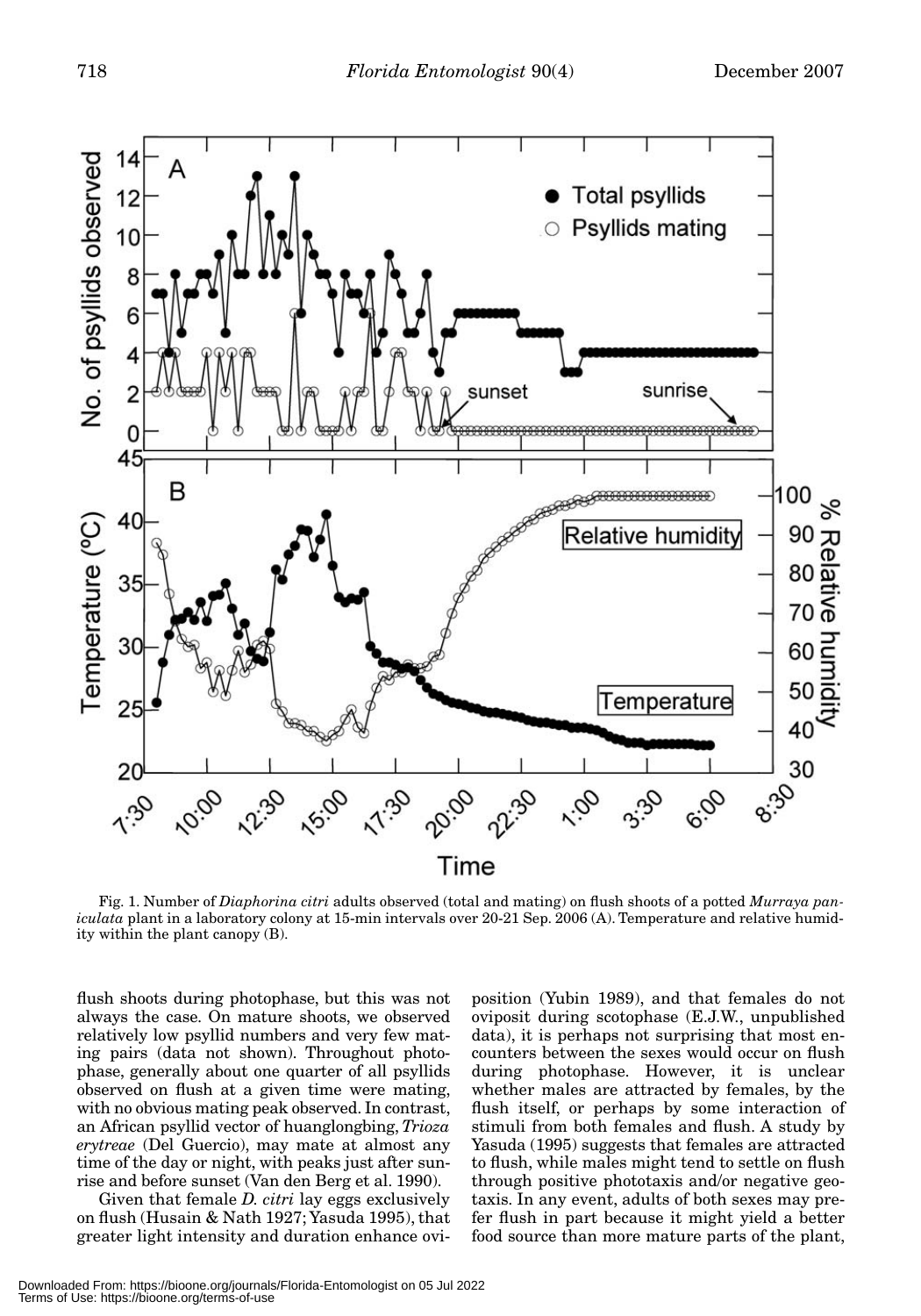

Fig. 2. Number of *Diaphorina citri* adults observed (total and mating) on flush shoots of a potted *Murraya paniculata* plant in a laboratory colony at 15-min intervals over 29-30 Mar 2007 (A). Temperature and relative humidity within the plant canopy (B).

as suggested by the fact that young shoots are required by nymphs for development (Husain & Nath 1927). The preponderance of *D. citri* adults, nymphs, and eggs on the terminal growth of their host suggests that, during a flush, good spray coverage of a foliar pesticide for psyllid control may be needed primarily on the exterior portions of the canopy where most flush shoots develop.

Mating rates were reduced when psyllids were paired under complete darkness or in 20°C chambers, suggesting that mating activity during scotophase is apparently not entirely constrained either by lack of visual cues or by lower temperatures. Ultimately, the near absence of mating behavior during scotophase may well be modulated by a circadian rhythm that is in turn regulated by photoperiod. Interestingly, male mating frequency in the pear psylla *Cacopsylla pyricola* (Förster) is enhanced by longer photoperiodic experience (Krysan & Higbee 1990), and mating rates were near zero when pear psyllas were paired in total darkness for 24 h (Krysan 1990). Not only was mating in *D. citri* rarely observed during the night, but movement in general was greatly reduced during scotophase, with psyllids apparently in a sleep-like, inactive state. We frequently observed the same individuals at the same location on a plant over several consecutive 15-min inter-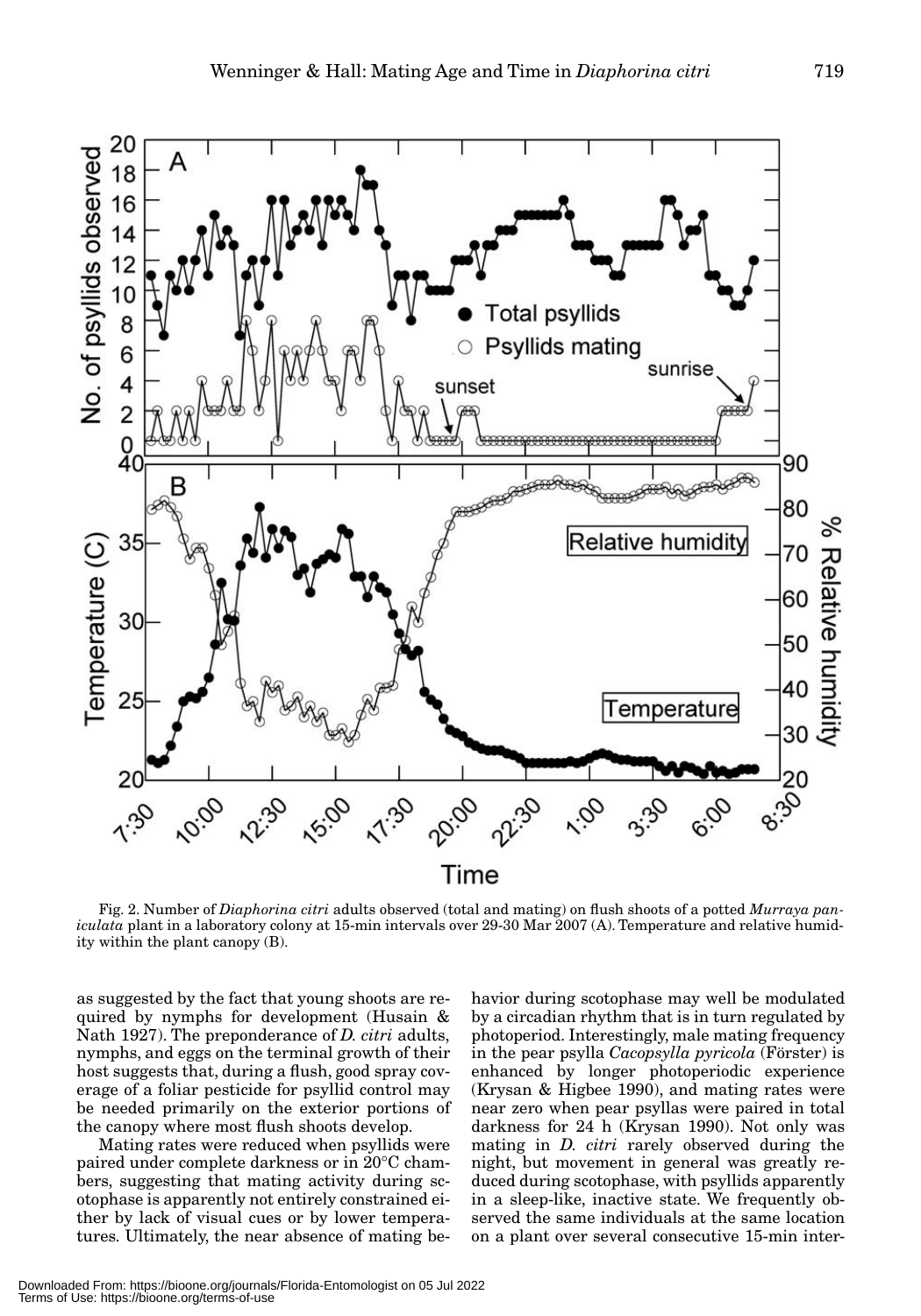| Female age $(d)$ | Male age $(d)$ | No. laying fertile eggs <sup>1</sup>     | Pre-oviposition period $(d)^2$ |
|------------------|----------------|------------------------------------------|--------------------------------|
| 1                | $5 - 7$        |                                          | $(4.4 \pm 1.1)$                |
| $\overline{2}$   | $5 - 7$        | 7                                        | $3.0 \pm 0.7$ a                |
| 3                | $5 - 7$        | 9                                        | $0.9 \pm 0.3$ ab               |
| $\overline{4}$   | $5 - 7$        | 10                                       | $0.1 \pm 0.1 b$                |
| $5 - 7$          |                | 0                                        | $(3.8 \pm 0.6)$                |
| $5 - 7$          | 2              | 6                                        | $1.3 \pm 0.7$ ab               |
| $5 - 7$          | 3              | π                                        | $0.1 \pm 0.1 b$                |
| $5 - 7$          | 4              | 10                                       | $0.6 \pm 0.4$ b                |
|                  |                | Kruskal-Wallis statistic:<br>$P$ -value: | $\chi^2 = 20.7$<br>0.0009      |

TABLE 1. NUMBER OF FEMALES LAYING FERTILE EGGS AND DURATION OF THE PRE-OVIPOSITION PERIOD (MEAN ± SEM) FOR FEMALES PAIRED WITH MALES IN DIFFERENT AGE COMBINATIONS.

 $n = 10$  females for each treatment.

2 Determined by the first laying of any fertile eggs, not infertile ova. Data for the 1 \* 5-7 and 5-7 \* 1 are shown for comparison but were not included in analysis; 2 females in each of these 2 treatments failed to lay any ova. Means followed by the same letter do not differ significantly based on Dunn's test ( $α = 0.05$ ).

vals during the night, whereas individuals could rarely be tracked over consecutive images that were recorded during the day. Arai (1993) reported similar sleep-like behavior during scotophase for the mulberry sucker *Anomoneura mori* Schwartz.

Hollis (2004) reported that, in general, psyllids may mate within a few h of emergence but males usually wait a few d before beginning to mate; the pear psylla fits this pattern, with females able to mate within a few h after molting and males taking 5 d to reach reproductive maturity (Burts & Fischer 1967). However, in *T. erytreae*, males are sexually mature on the same day they become adults, and females reach sexual maturity at 2-3 d post-eclosion (Van den Berg et al. 1991). In the



Fig. 3. Number of newly emerged *D. citri* adults collected every 24 h from a potted *Murraya paniculata* plant. The cohort was established by allowing females to oviposit on the plant for 3 d before removing all adults; d 1 represents the first day that new adults were observed.

psyllids *Pachypsylla celtidis-gemma* Riley (Walton 1960), *Schedotrioza multitudinea* (Maskell) (Taylor 1985), and *Pauropsylla depressa* Crawford (Negi & Bisht 1989), males and females may be reproductively mature on the same day of adult eclosion. Our data for *D. citri* show that both sexes may reach reproductive maturity as early as 2 d post-eclosion; however, oviposition was delayed slightly when females mated with males that were only 2 d old and delayed significantly when females themselves mated at only 2 d old. These data suggest that some individuals may mate at 2 d even though they have not reached full reproductive potential. It may be that the reproductive organs have yet to fully sclerotize in 2-d-old females, resulting in a limited ability to accept and process a spermatophore; males, on the other hand, might have limited ejaculate stores at only 2 d. In our experiments, we observed a single 1-dold female to mate (E.J.W., personal observation), but she failed to lay any fertile eggs; this was presumably forced copulation. Another female laid fertile eggs when paired at 1 d old, indicating that successful mating is possible before 2-3 d, but apparently rare. Data from Husain & Nath (1927) and Hoffman (1936) suggest that in very warm weather, mating and oviposition may occur within 1-2 d after adult emergence.

For matings involving 3- to 4-d-old psyllids, oviposition generally began within 1 d after mating. This is more or less consistent with Hollis's (2004) statement that psyllids generally begin to oviposit within hours after mating. In contrast, at 24-26°C the pre-oviposition period for *T. erytreae* was 3-5 d (Catling 1973).

Pande (1971) reported the copula duration of *D. citri* to average 18 min (range: 10-30 min), but did not state the temperature at which these matings were observed. Given that Pande also observed *D. citri* to mate as early as 12 h after emer-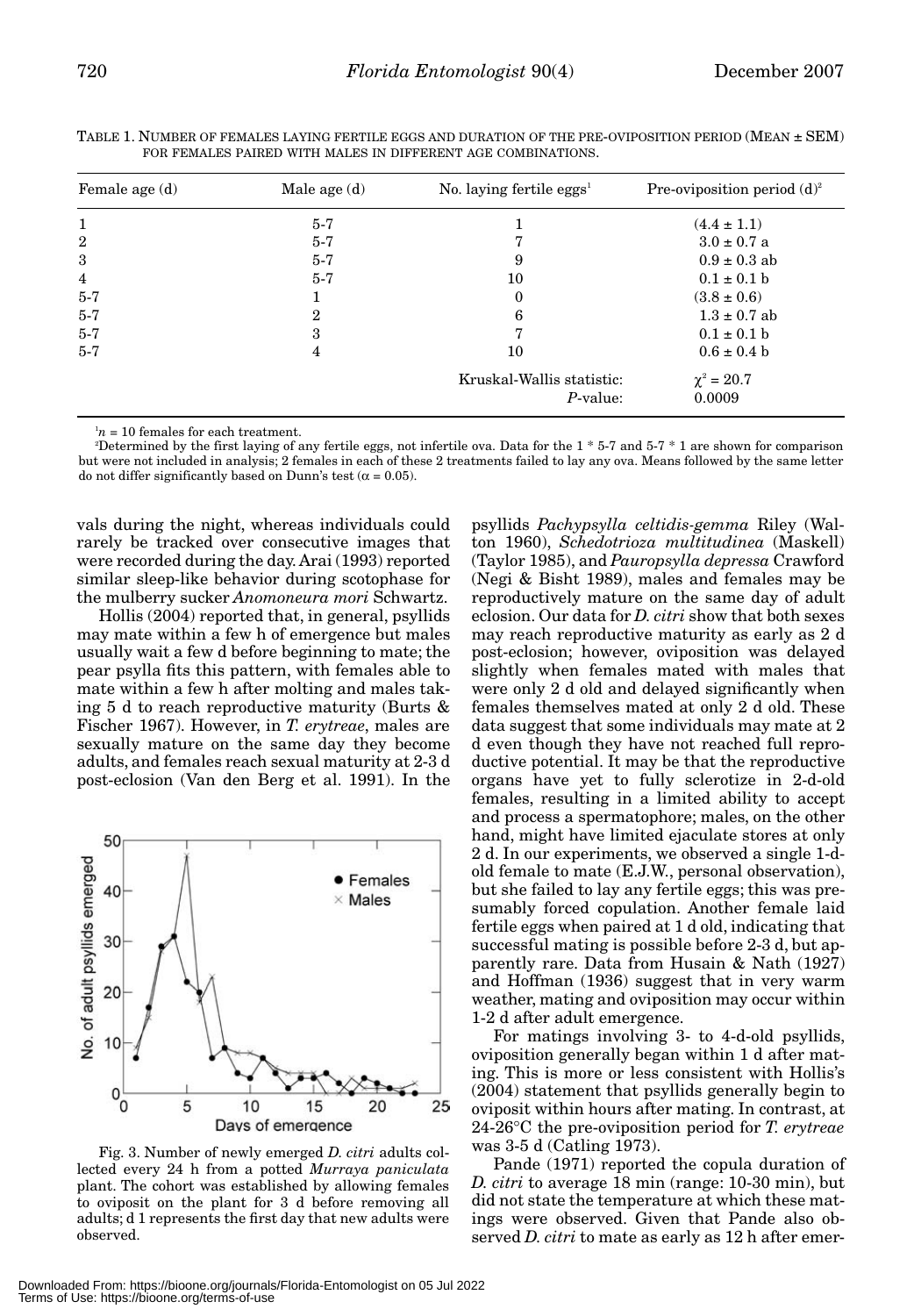gence, the observations likely occurred at warmer temperatures than used in our experiments; this would explain the typically longer copula durations that we observed. Copula durations of roughly 30-40 min have been reported in *Ctenarytaina thysanura* Ferris and Klyver (Mensah & Madden 1993) and the pear psylla (Burts & Fischer 1967), whereas mean copula duration in *T. erytreae* was only about 5.5 min (Van den Berg et al. 1991) and that of *P. depressa* about 10 min (Negi & Bisht 1989). Thus, the mean duration of copulation of nearly 50 min that we observed for *D. citri* may be relatively long for a psyllid.

Burts & Fischer (1967) and White (1970) reported protandry in the pear psylla and *Cardiaspina densitexta* Taylor, respectively, but for *D. citri* we observed emergence patterns that were strikingly similar between the sexes. Protandry is often found in species for which there is a strong selective advantage to males that mate with virgin females. Female *D. citri* apparently require multiple matings to achieve optimal fecundity (E.J.W., unpublished data), so there may be limited benefit to mating a virgin female. The sex ratio in the cohort of *D. citri* used in our study was male biased (0.561), which may simply reflect our relatively small sample size  $(n = 408$  adults).

Of the 2 known vectors of huanglongbing, considerably more is known about the reproductive biology of *T. erytreae* than *D. citri*. The research presented here contributes to a more detailed understanding of the reproductive biology and behavior of *D. citri*, which may facilitate the development of more effective monitoring and management strategies. For example, the results of our investigation may help to optimize spraying rates (in conjunction with field scouting) and to model population growth rates of this pest. Knowledge of the basic mating behavior also can be used to improve future experiments aimed at further clarifying the reproductive biology and ecology of this species.

## ACKNOWLEDGMENTS

For technical assistance we thank Kathy Moulton, Chris Knox, and David Pick (USDA-ARS, U. S. Horticultural Research Laboratory, Fort Pierce, FL). For helpful comments on an earlier draft of the manuscript, we thank Lukasz Stelinski (University of Florida), Allen Weathersbee (USDA-ARS, U.S. Horticultural Research Laboratory, Fort Pierce, FL), and two anonymous reviewers.

## REFERENCES CITED

- ARAI, Y. 1993. Observation on the mating behavior of the mulberry sucker, *Anomoneura mori* (Homoptera: Psyllidae). J. Seric. Sci. Japan 62: 297-302.
- BOVÉ, J. M. 2006. Huanglongbing: a destructive, newlyemerging, century-old disease of citrus. J. Plant Pathol. 88: 7-37.
- BURTS, E. C., AND W. R. FISCHER. 1967. Mating behaviors, egg production, and egg fertility in the pear psylla. J. Econ. Entomol. 60: 1297-1300.
- CATLING, H. D. 1973. Notes on the biology of the South African citrus psylla, *Trioza erytreae* (Del Guercio) (Homoptera: Psyllidae). J. Entomol. Soc. South Africa 96: 299-306.
- HALBERT, S. E., AND K. L. MANJUNATH. 2004. Asian citrus psyllids (Sternorrhyncha: Psyllidae) and greening disease of citrus: a literature review and assessment of risk in Florida. Florida Entomol. 87: 330-353.
- HALL, D. G., AND L. G. ALBRIGO. 2007. Estimating the relative abundance of flush shoots in citrus, with implications on monitoring insects associated with flush. HortScience. 42: 364-368.
- HALL, D. G., S. L. LAPOINTE, AND E. J. WENNINGER. 2007. Effects of a particle film on biology and behavior of *Diaphorina citri* (Hemiptera: Psyllidae) and its infestations in citrus. J. Econ. Entomol. 100: 847-854.
- HOFFMAN, W. E. 1936. *Diaphorina citri* Kuw. (Homoptera: Chermidae), a citrus pest in Kwangtung. Lignan Science Journal 15: 127-132.
- HOLLIS, D. 2004. Australian Psylloidea: jumping plantlice and lerp insects. Australian Biological Resources Study, Canberra, Australia.
- HUNG, T. H., S. C. HUNG, C. N. CHEN, M. H. HSU, AND H. J. SU. 2004. Detection by PCR of *Candidatus Liberibacter asiaticus*, the bacterium causing citrus huanglongbing in vector psyllids: Application to the study of vector-pathogen relationships. Plant Pathol. 53: 96-102.
- HUSAIN, M. A., AND D. NATH. 1927. The citrus psylla (*Diaphorina citri*, Kuw.) [Psyllidae: Homoptera]. Memoirs of the Department of Agriculture in India, Entomological Series 10: 1-27.
- KRYSAN, J. L. 1990. Laboratory study of mating behavior as related to diapause in overwintering *Cacopsylla pyricola* (Homoptera: Psyllidae). Environ. Entomol. 19: 551-557.
- KRYSAN, J. L., AND B. S. HIGBEE. 1990. Seasonality of mating and ovarian development in overwintering *Cacopsylla pyricola* (Homoptera: Psyllidae). Environ. Entomol. 19: 544-550.
- MENSAH, R. K., AND J. L. MADDEN. 1993. Life history and biology of *Ctenarytaina thysanura* Ferris and Klyver (Hemiptera: Psyllidae) on *Boronia megastigma* Nees ex Bartl. (Rutaceae) in Tasmania. J. Australian Entomol. Soc. 32: 327-337.
- MICHAUD, J. P. 2004. Natural mortality of Asian citrus psyllid (Homoptera: Psyllidae) in central Florida. Biol. Control 29: 260-269.
- NEGI, D. S., AND R. S. BISHT. 1989. On the Biology of Psyllid *Pauropsylla depressa* Crawford (Homoptera: Psyllidae). Uttar Pradesh J. Zool. 9: 253-257.
- PANDE, Y. D. 1971. Biology of citrus psylla, *Diaphorina citri* Kuw. (Hemiptera: Psyllidae). Israel J. Entomol. 6: 307-311.
- SKELLEY, L. H., AND M. A. HOY. 2004. A synchronous rearing method for the Asian citrus psyllid and its parasitoids in quarantine. Biol. Control 29: 14-23.
- TAYLOR, G. S. 1985. The taxonomic status of *Schedotrioza multitudinea* (Maskell) (Psylloidea: Triozidae) with notes on its biology. J. Australian Entomol. Soc. 24: 305-312.
- TSAI, J. H., J. J. WANG, AND Y. H. LIU. 2000. Sampling of *Diaphorina citri* (Homoptera: Psyllidae) on orange jessamine in southern Florida. Florida Entomol. 83: 446-459.
- VAN DEN BERG, M. A., V. E. DEACON, AND K. DE JAGER. 1990. Ecology of the citrus psylla, *Trioza erytreae*